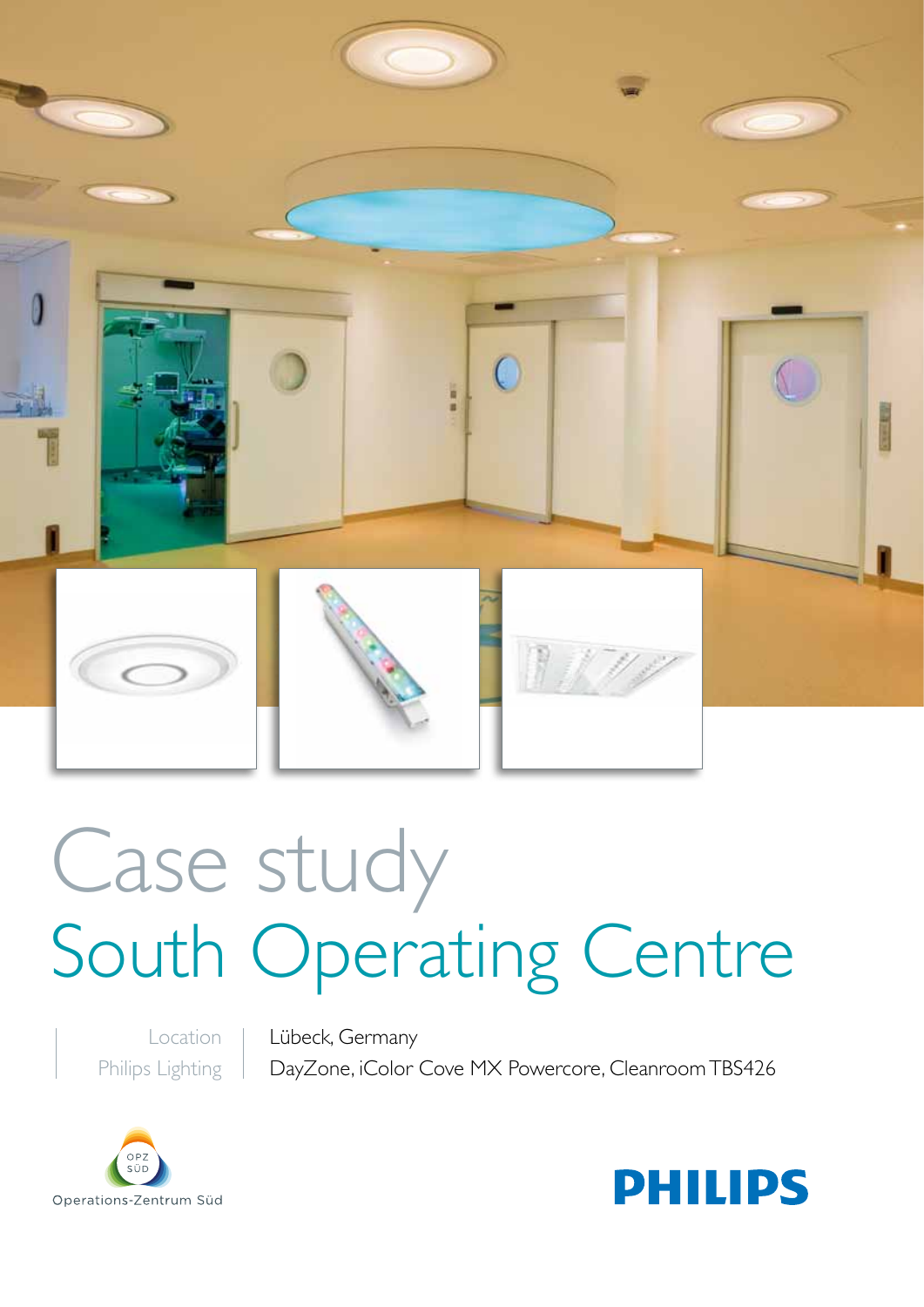

"Our aim is to create an environment that relaxes patients and wins their trust. Simultaneously, it should support the staff in their physiological processes and consequently also our medical care. Light plays a decisive role here."

Andreas Janzen, Anesthesiologist, Managing Director of Lumaris GmbH – South Operating Centre

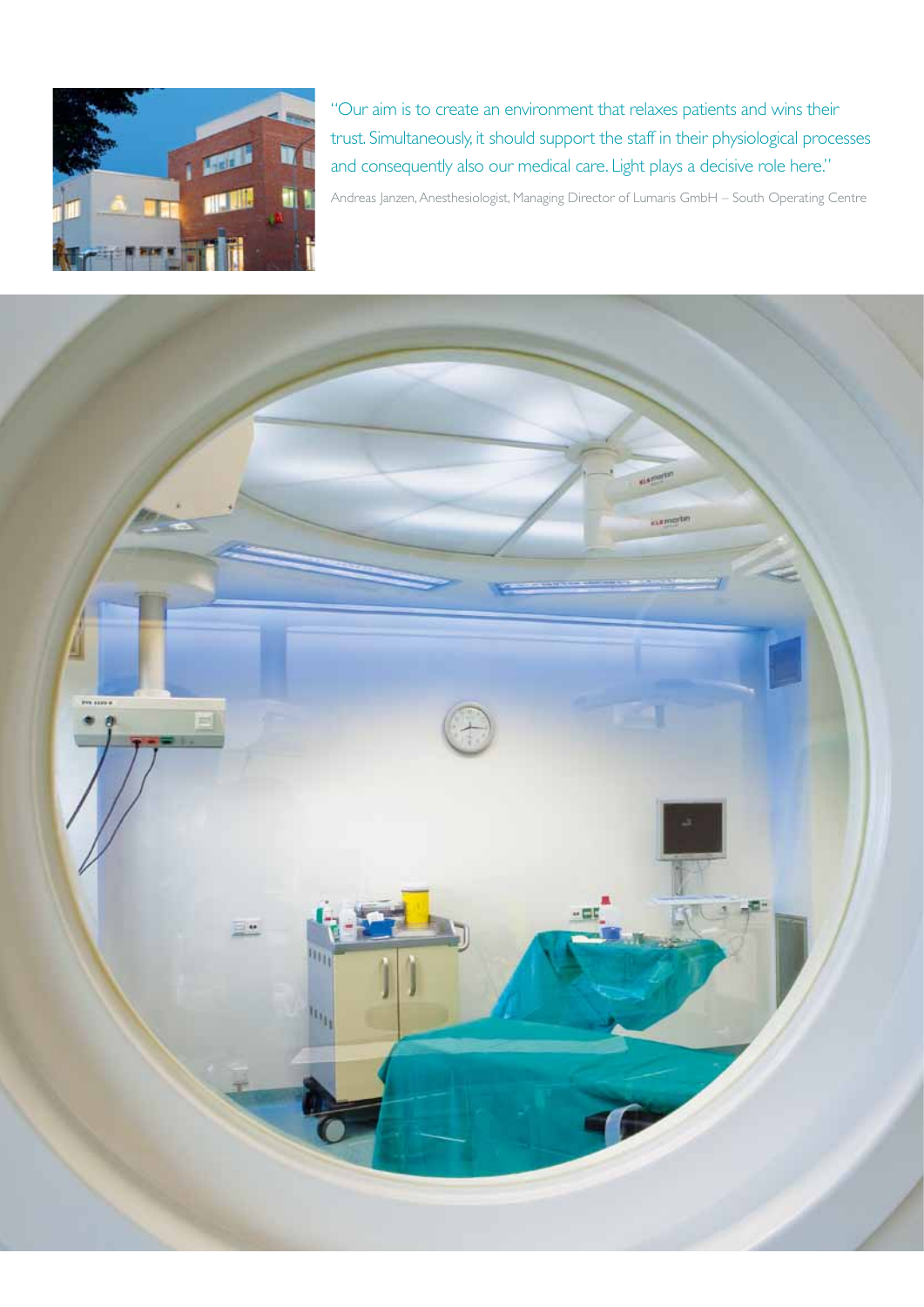# Lighting that creates a calm ambience for patients and staff



# Project info

#### Customer

Andreas Janzen (Managing Director), Lumaris-Verwaltungs-GmbH Location Lübeck, Germany Light planning

Sabine Mai, Mailight

#### Philips products

DayZone, iColor Cove MX Powercore, TBS426, LuxSpace, StyliD, DayWave, Rotaris, Savio, Smartform, RGB-Downlight Philips consultants Juliane Lokat and Holger Dürholt

#### **Results**

• Appealing ambience for patients and staff

- High cost reduction and energy efficiency
- Individual lighting control

# **Background**

The Sana Hospital in Lübeck is one of the largest in the region. The South Specialist Medical Centre (FAZ Süd) comprises 13 medical practices. At the heart of this center is the South Operating Centre (OPZ Süd), run by Lumaris-Verwaltungs-GmbH, which houses 4 operating theatres. It holds a key position in the modern treatment plan between the practicing specialist physicians and the Sana Hospital: The Operating Centre is used by both groups for planned operations.

# The challenge

The design and form of the internal rooms had to take into consideration both social factors and ergonomic work processes, thus creating a wide variety of challenges for the lighting concept. The lighting had to create a relaxing, stress-free ambience for patients and meet the high demands of a medical facility. In all areas the lighting needed to be appropriate for the situation and function, but also cost effective, in terms of procurement and operation.

# The solution

Philips developed a balanced and flexible lighting concept, creating a calm ambience and supporting staff in their duties. Round Rotaris lights were used to provide quality background lighting. In the reception area, LED DayWave luminaires support the stimulating atmosphere thanks

to their special wave-like dynamic. The dynamic lighting of the iColor Cove MX Powercore contributes to the well-being of patients and staff in the waiting area, anesthetic preparation room and operating zone, thanks to its soft and slow color changes. Flat, recessed, Cleanroom TBS426 luminaires were installed in the operating theatres, to meet the exacting hygiene and sterility requirements. Additional colored cove lights and RGB down lights were used to create a more relaxed ambience. In the anesthetic recovery room, dynamic light from Savio has been used to provide 'personal light': warm white light directly after an operation, cooler light to help patients wake up. Efficient background or accent lighting is provided throughout the Operating Centre by DayZone, Rotaris, LuxSpace and StyliD luminaires; for an overall harmonious result.

### **Benefits**

The task-specific lighting enhances the soft lines of the room design and responds to the various treatment phases experienced by patients, for example with soft, relaxing color changes in the reception and waiting areas. Lighting that more than fulfills the special requirements of day-to-day hospital life and facilitates the customization of illumination in many areas. It is an economic winner too: the high number of LED lights delivers significant energy savings with considerable reductions in  $\mathsf{CO}_2$  emissions and lower maintenance costs.